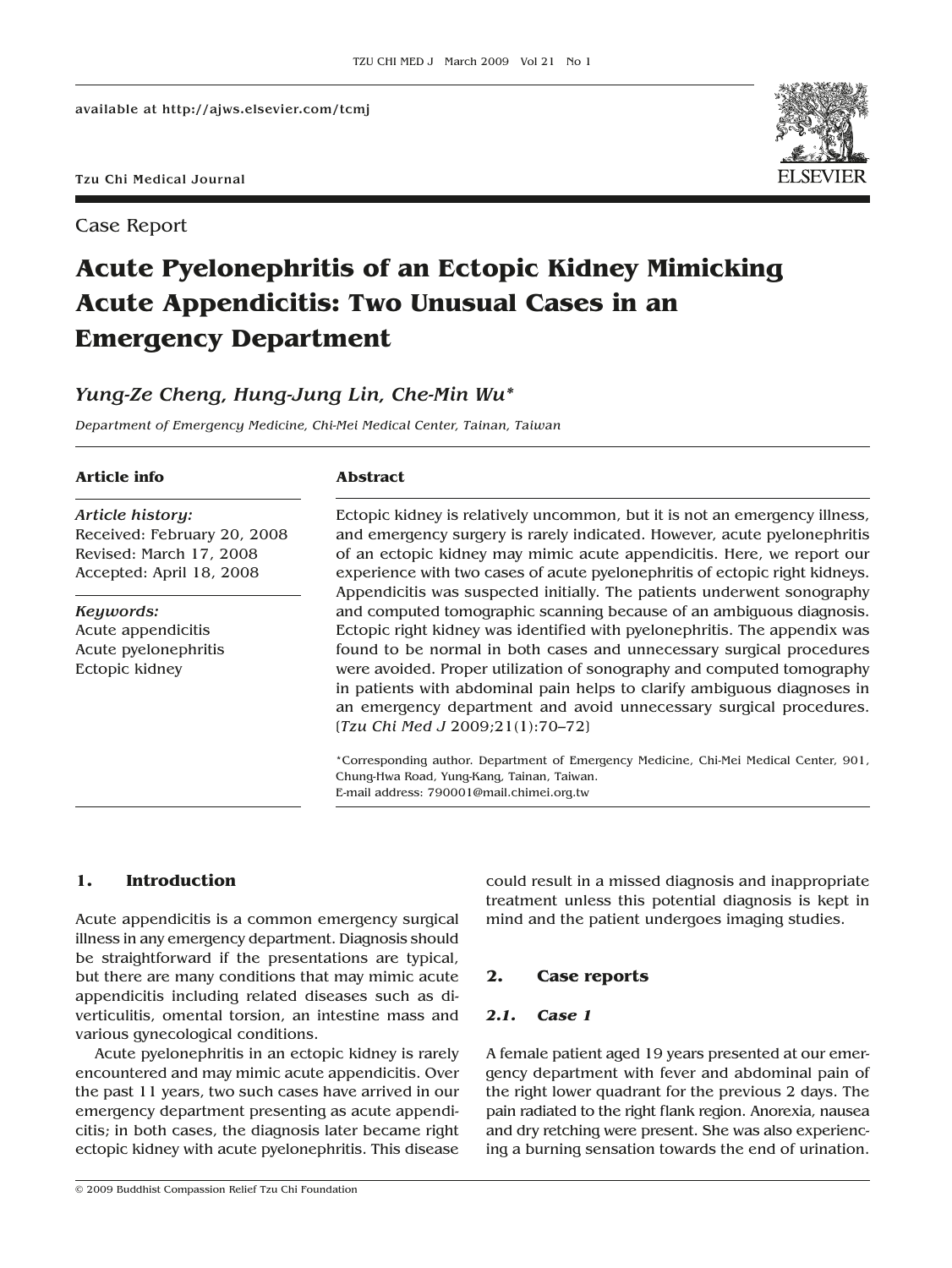

**Fig. 1 — Computed tomography of the abdomen demonstrates an ectopic right kidney (arrow).**

On physical examination, right low quadrant rebounding tenderness was noted. Knocking tenderness at right costovertebral angle was also detected. Laboratory examination revealed her peripheral white blood cell count to be  $17,600/\text{mm}^3$  and the segmented neutrophil level was 85%. Her serum C-reactive protein level was 123.1 mg/dL and serum creatinine was 0.8 mg/dL. Urine analysis revealed 30–40 white blood cells per highpower field. A subsequent urine aerobic culture revealed an *Escherichia coli* count exceeding 10,000/ mm<sup>3</sup>. Acute pyelonephritis and appendicitis were considered first. Transabdominal sonography revealed a low-positioned right kidney that was large in size. To differentiate between appendicitis with pyuria and pyelonephritis of an ectopic right kidney, the patient underwent computed tomography of the abdomen to clarify the diagnosis. The computed tomography revealed a right ectopic kidney with acute pyelonephritis and a normal appendix (Fig. 1). The patient was hospitalized and treated with antibiotics. Surgical intervention was avoided.

## *2.2. Case 2*

Another female patient, aged 22 years, presented at our emergency department with fever and right lower quadrant abdominal pain for the previous 12 hours. She had initially felt vague abdominal pain, which was later localized to the right low quadrant abdomen and was accompanied by nausea and urinary frequency. On physical examination, her body temperature was 38.1°C. Right lower quadrant and rebounding tenderness without costovertebral tenderness were noted on physical examination. Laboratory examination revealed her peripheral white blood cell count to be  $10,700/\text{mm}^3$  and her serum creatinine was 0.77 mg/ dL. Urine analysis revealed 15–20 white blood cells



**Fig. 2 — Horizontal reconstruction image of an abdominal computed tomographic scan in the oblique plane demonstrates the right ectopic kidney (arrow).**

per high-power field. Urine aerobic culture for bacteria revealed no growth for up to 72 hours. A ruptured appendicitis with abscess formation was considered first. She then underwent computed tomography of the abdomen in order to plan drainage procedures. However, computed tomography revealed an ectopic right kidney. Acute pyelonephritis was diagnosed based on the clinical findings (Fig. 2). The patient was hospitalized and treated with antibiotics. The abdominal pain improved and she recovered uneventfully.

#### **3. Discussion**

Ectopic kidney is relatively uncommon and the incidence rate is between about 1/2200 and 1/3000. Renal ectopia may be associated with other congenital anomalies, particularly genitourinary abnormalities. Vesicoureteral reflux, hydronephrosis and lithiasis are frequently found and ectopic kidneys seem to be more susceptible to urinary tract infection. An ectopic kidney may be symptomless and may function normally for the whole life of the individual until it is serendipitously found during an imaging study. In general, if urinary function is normal, an ectopic kidney should be left untreated unless there is frequent urinary infection [1–5].

Nephroptosis (floating kidney) is defined as an abnormal caudal movement of the kidney when the patient changes from the supine to erect position [6]. It is an acquired disorder and differs from congenital